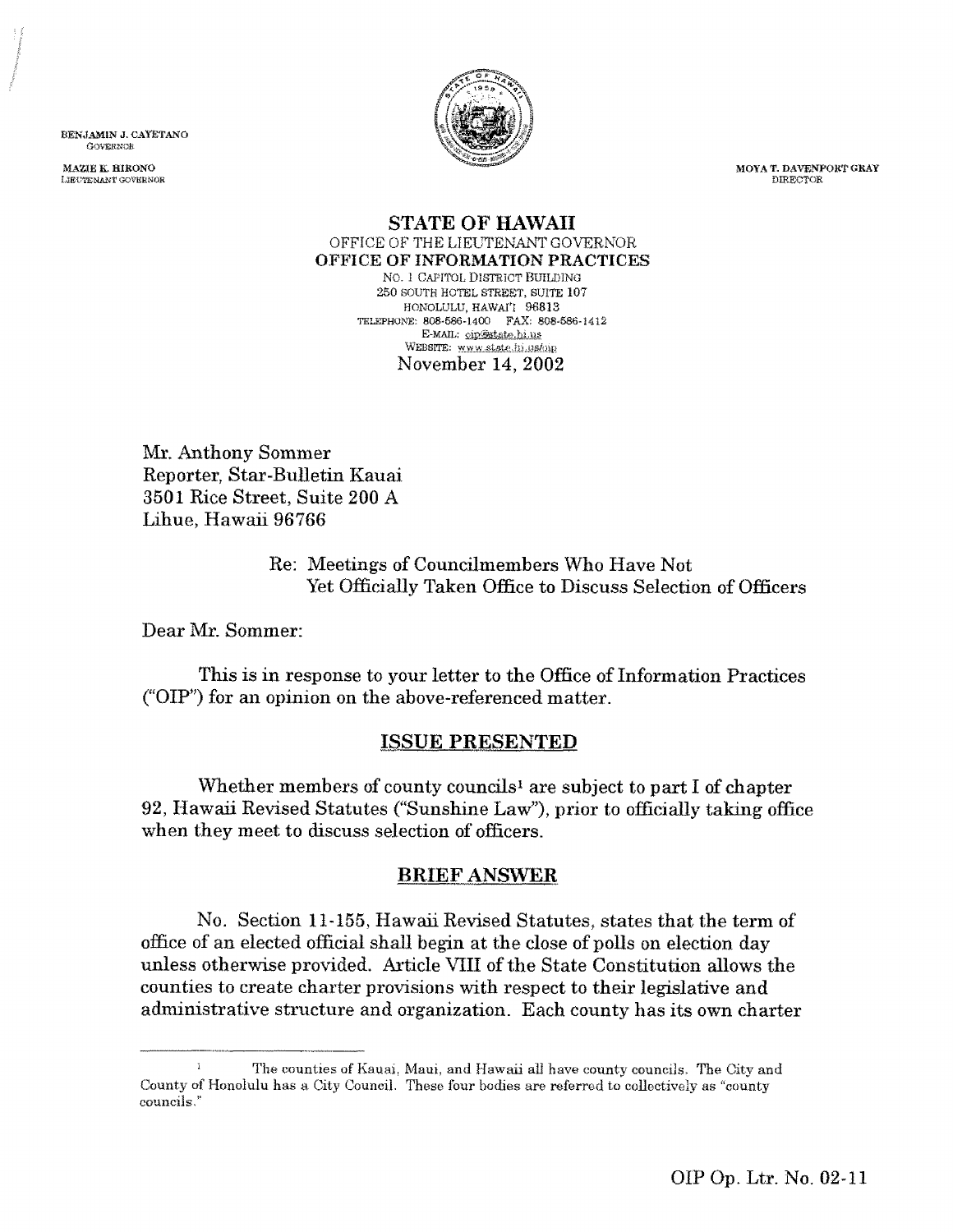provision indicating that terms of office of newly elected members of its county council commence at a date later than the close of polls on election day. Councilmembers are sworn in on the day their terms of office officially commence under each county charter. Thus, in accordance with section 11-155, Hawaii Revised Statutes, and the State Constitution, the counties have each set dates later than the official close of the polls on election day for councilmembers' terms of office to commence. Once a councilmember's term of office officially begins under a county charter, he or she becomes subject to the Sunshine Law.

The Sunshine Law does contain a provision specifically addressing discussions by board members of the selection of board officers. Section 92-2.5(c). Hawaii Revised Statutes, states "[d]iscussions between two or more members of a board, but less than the number of members which would constitute a quorum for the board, concerning the selection of the board's officers may be conducted in private without limitation or subsequent reporting." Based on this clear provision, the OIP opines that less than a quorum of a board may meet privately and without limitation or subsequent reporting to discuss selection of board officers, regardless of whether or not board members have officially taken office. Whether board members have officially taken office is irrelevant, so long as the meeting is restricted to *less* than the number of members that would constitute a quorum.

The OIP is of the opinion that it is not illegal for a quorum of newly elected members of a council to meet privately to discuss selection of officers prior to commencement of their terms of office. The OIP also believes, however, that a loophole in the Sunshine Law allows such an assemblage, which would be prohibited after councilmembers officially take office. Therefore, for the reasons set forth below, the OIP *strongly recommends* that a quorum of members-elect of a board not assemble privately prior to officially taking office to discuss selection of board officers, in keeping with the spirit of the Sunshine Law\_ The OIP also notes that this issue can be brought before the Legislature for clarification.

#### FACTS

In a letter to the OIP of November 18, 1998, you advised that four incumbents and three "new-comers" were elected to the County Council for the County of Kauai ("Kauai County Council") in the November 3, 1998, election. You also advised that on November 9 and 12, 1998, the newly elected Councilmembers met in a "caucus" that was closed to the public and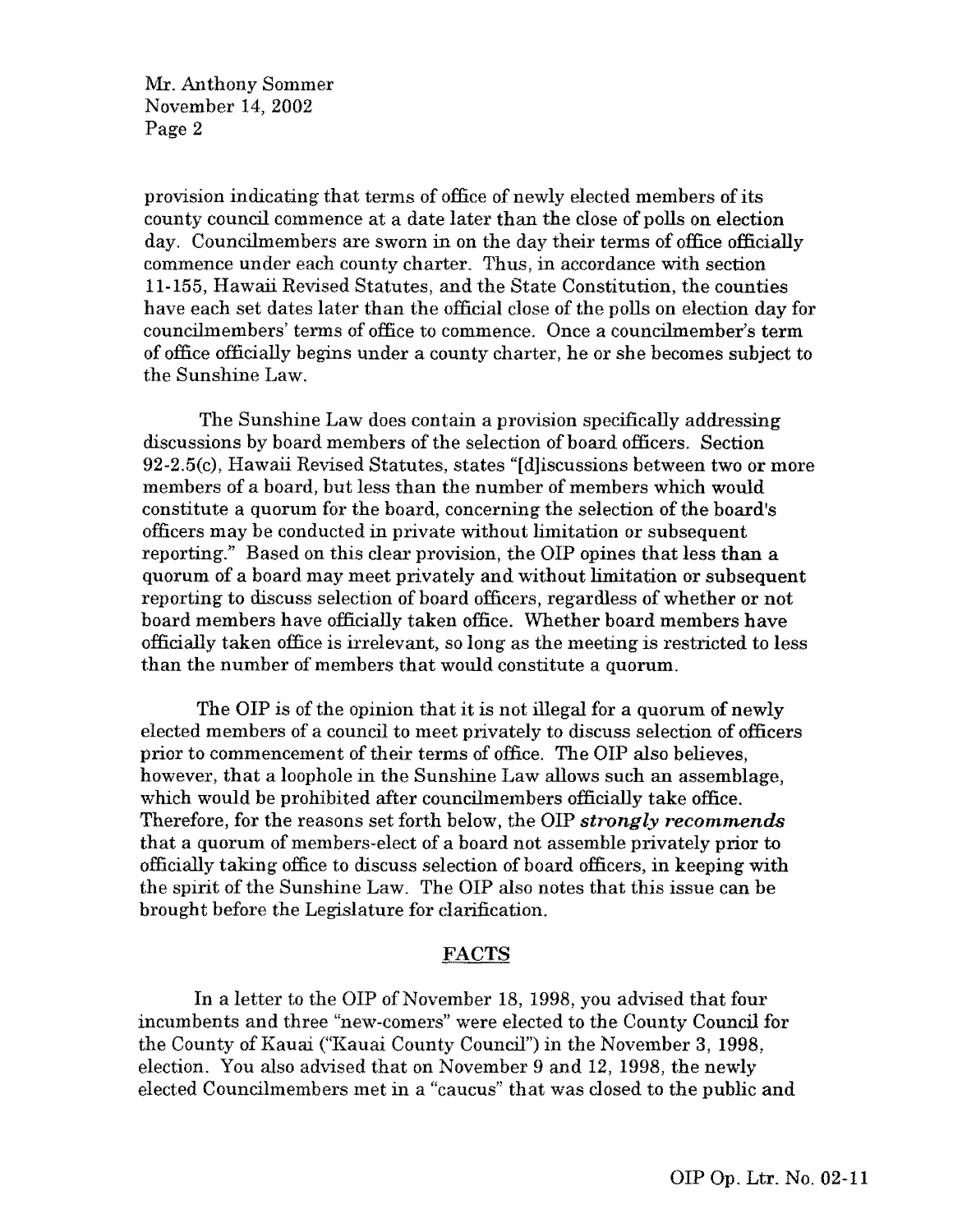the media. During the November 12, 1998 "caucus," a chairman was elected and the other six Councilmembers were given committee chairmanships. You advised that no notice and agenda were filed, and no record was kept of the caucuses. You also advised that a news release was issued on Kauai County Council letterhead, and at County expense, on November 12, 1998, announcing the election of the Council chair and the committee chairs. These seven Councilmembers were to be sworn in on December 1, 1998.

Finally, you indicated that your employer, a local print media, had no intent to overturn decisions of the Kauai County Council regarding its leadership and organization, because even if the selection was done improperly, it would be remedied at the first "official" Council meeting of December 1, 1998, after the swearing-in ceremony. You asked the OIP whether elected members of a council can meet secretly at all prior to being sworn in.

### **I.** County Practices

After receiving your request for an opinion, the OIP solicited responses from the four counties. Three counties responded.

#### **A. County of Kauai**

The OIP received a letter from Kauai County Council Chair Ronald Kouchi dated April 20, 1999. Chair Kouchi's letter advised that the practice of "caucusing' or informal discussion among newly elected legislators has been ongoing statewide somewhat publicly for some period of time.

Chair Kouchi's letter noted that none of the newly elected Councilmembers had been sworn in at the time of the caucuses, and the 1998 general election had not yet been certified as required by statute. This meant that the election results could still have been challenged.

Chair Kouchi advised that under section 3.03 of the Revised Charter of the County of Kauai, the Kauai county councilmembers' terms of office commence at noon on the first working day of December following their election. Chair Kouchi also advised that no matters affecting the county can be decided upon by unofficial acts of an unofficial body.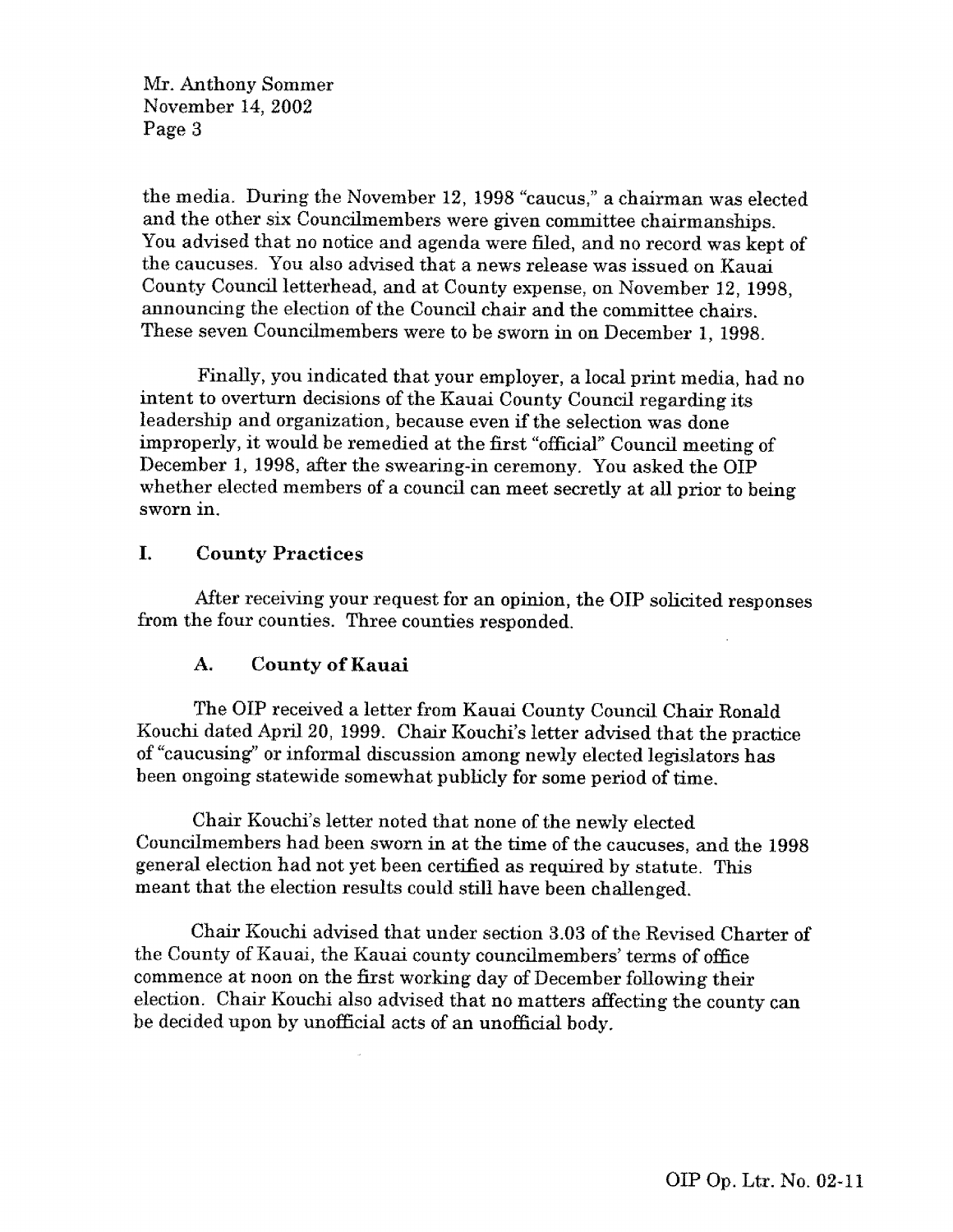# **B. City and County of Honolulu**

The City Council for the City and County of Honolulu ("Honolulu City Council") responded to the OIP via then Chair, Mufi Hanneman, in a letter dated April 9, 1999. Mr. Hanneman advised that the Corporation Counsel for the City and County of Honolulu ("Honolulu Corporation Counsel") had twice addressed this issue, and enclosed copies of letters from the Honolulu Corporation Counsel dated November 20, 1978, and September 13, 1985.

The letter from the Honolulu Corporation Counsel of November 20, 1978, opined that an informal assemblage of seven democratic party members of the Honolulu City Council to consider leadership and assignment to various committees was not subject to the Sunshine Law because:

- 1. The term of office of the individuals present at the assemblage commenced after the date of that assemblage,
- 2. The members were not qualified to exercise powers of their offices because they had not taken an oath of office for the new term,
- 3. The assemblage was not organized pursuant to the provisions of section 3-108(1) of the Revised Charter of the City and County of Honolulu ("Honolulu City Charter"), and
- 4. Since they did not observe the requirements noted above, any action taken by the informal assemblage was not official.

The Honolulu Corporation Counsel also noted in its letter of November 20, 1978, that it was "an established custom in our political process **in** which the majority group of a legislative body exercises its privilege of tentatively establishing its leadership and assignments to the council standing committees for the ensuing term." The Honolulu Corporation Counsel therefore concluded that those in attendance at the informal assemblage could close the meeting to the public and the media because it was not a meeting of a duly constituted council, and therefore not subject to the Honolulu City Charter or the Sunshine Law.

In its letter of September 13, 1985, the Honolulu Corporation Counsel noted that a party "caucus" was a "time honored means of obtaining legislative harmony and efficiency, and a possible means to circumvent the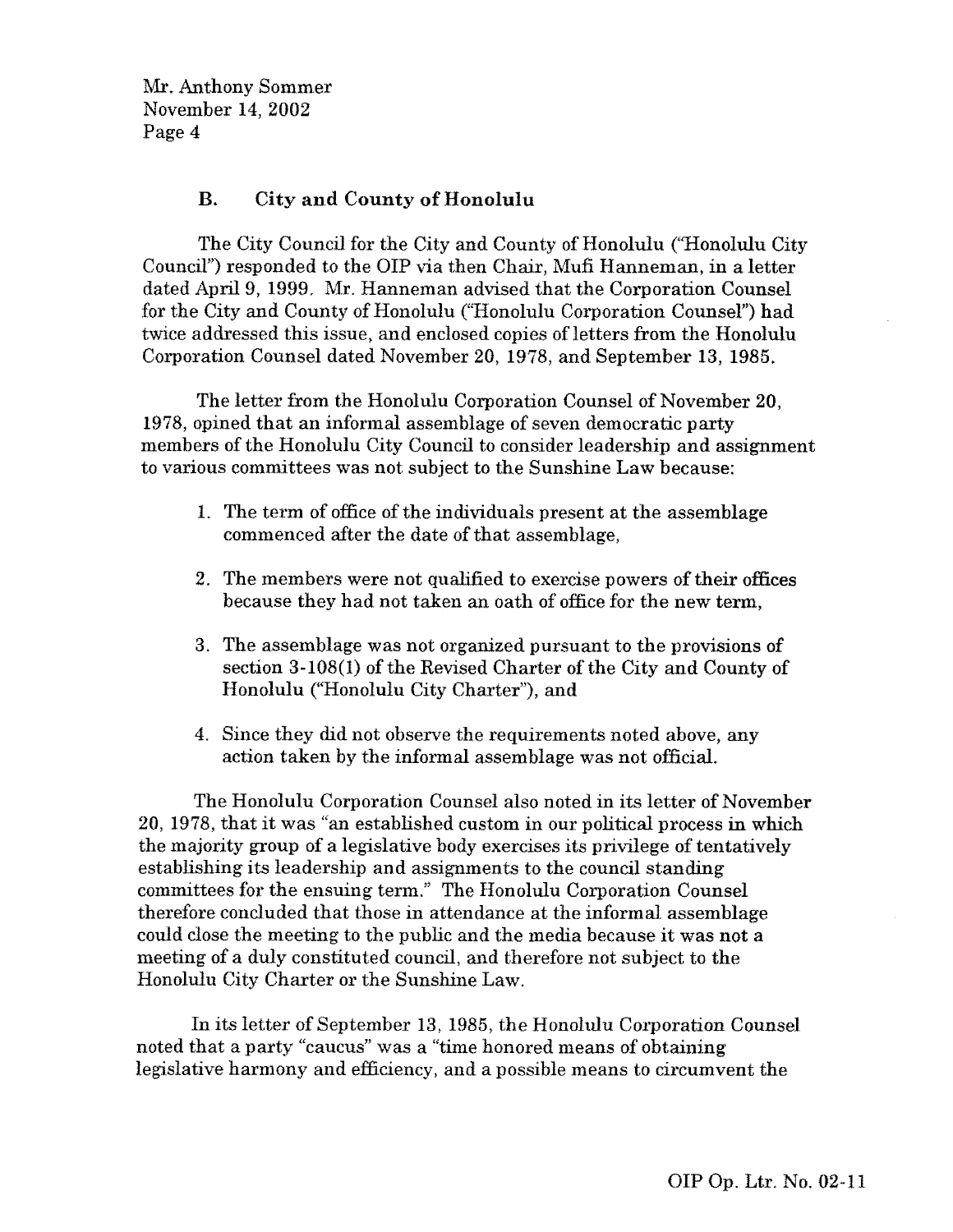open meetings law." This letter is not directly on point, however, as it appears to discuss party caucusing after councilmembers take office.

Regarding party caucusing, the Honolulu Corporation Counsel adopted a so-called "compromise" based on New York case law in its September 13, 1985, letter, until such time as the Legislature addresses the issue. New York found that "technical" violations, such as a caucus which agreed to a resolution calling for a public hearing on a reapportionment plan, did not call for sanction because the result actually increased public awareness. Second, the New York courts emphasized the impropriety of using the "caucus" mechanism to shield deliberations on public matters from the public. Finally, New York construed the definition of a caucus narrowly, by pointing out the distinction between discussion of the private matters of a political party, and the discussion of public matters, which happen to be limited to the members of one party.

# C. County of Maui

In a letter to the OIP dated April 9, 1999, then Maui County Council Chair Patrick Kawano stated his belief that the Sunshine Law is inapplicable to the Maui County Council prior to members being sworn in, for the following reasons:

- 1. legal research showed no state court decisions in which a councilmember-elect was held subject to the Sunshine Law prior to taking office,
- 2. counties have the authority to dictate terms of office for elected officials, and Maui's Council terms commence on January 2 of odd numbered years,
- 3. there is only one Maui County Council at a time. Even after election day, the previously elected Council remains the only Council until inauguration day on January 2,
- 4. newly elected councilmembers lack the means of complying with the Sunshine Law's requirements because they do not yet have control over government offices or employees, and they have no staff or budget,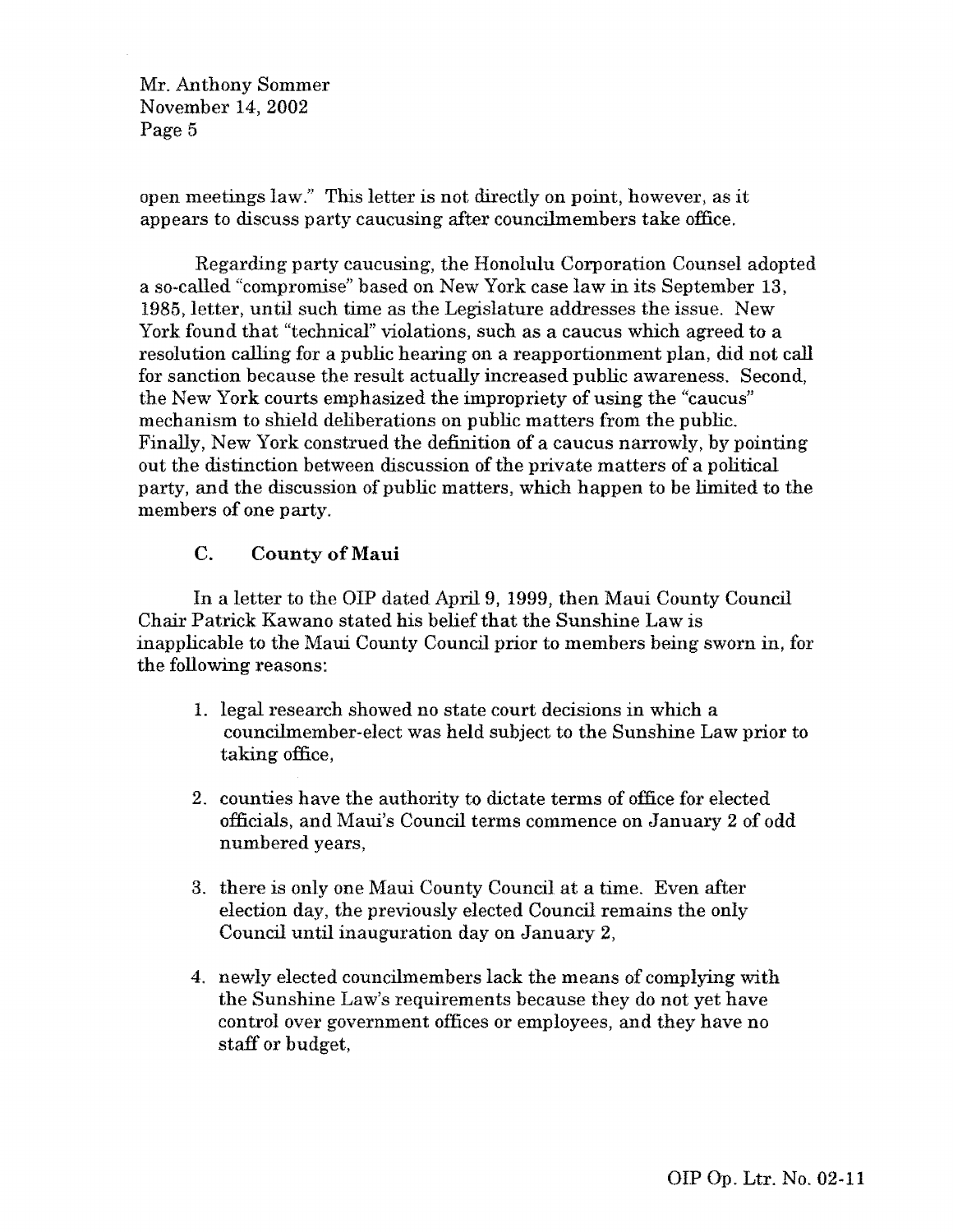- 5. prior to taking an oath of office, councilmembers do not have "supervision, control jurisdiction or advisory power over specific matters" under section 92-2(1), Hawaii Revised Statutes, and
- 6. a rule that prevents private citizens (such as elected officials who have not yet assumed power) from meeting with one another would probably violate the Constitutional right to free association.

The OIP was provided with a letter from the Corporation Counsel for the County of Maui ("Maui Corporation Counsel") dated November 25, 1998, which opined that the Sunshine Law does not apply to individuals until they actually become members of a board that is subject to the Sunshine Law. It advised that individuals who were elected may meet and discuss matters without regard to the Sunshine Law until they begin serving their terms. The Maui Corporation Counsel did caution, however, that current Councilmembers who have been reelected must be careful not to discuss any matters that are currently on the current Council's agenda outside of Council meetings because those current Councilmembers are subject to the Sunshine Law. Current Councilmembers who have been reelected may discuss matters of concern to the next Council without regard to the Sunshine Law since they are not yet members of the next Council.

It was the opinion of the Maui Corporation Counsel that the organization of the next Council is a matter in which the current Council clearly has no interest or concern. Therefore, newly elected Councilmembers may discuss organization of the next Council whether or not they are sitting on the current Council because these discussions are not subject to the Sunshine Law.

# **DISCUSSION**

# **I. BACKGROUND**

# **A. OIP's Jurisdiction**

The OIP is charged with administering part I of chapter 92, Hawaii Revised Statutes, and is required to take action to oversee compliance with the Sunshine Law, in part by receiving and resolving complaints filed concerning the failure of any board to comply with the Sunshine Law. Haw. Rev. Stat. §§ 92-1.5, 92F-42(18) (Supp. 2001).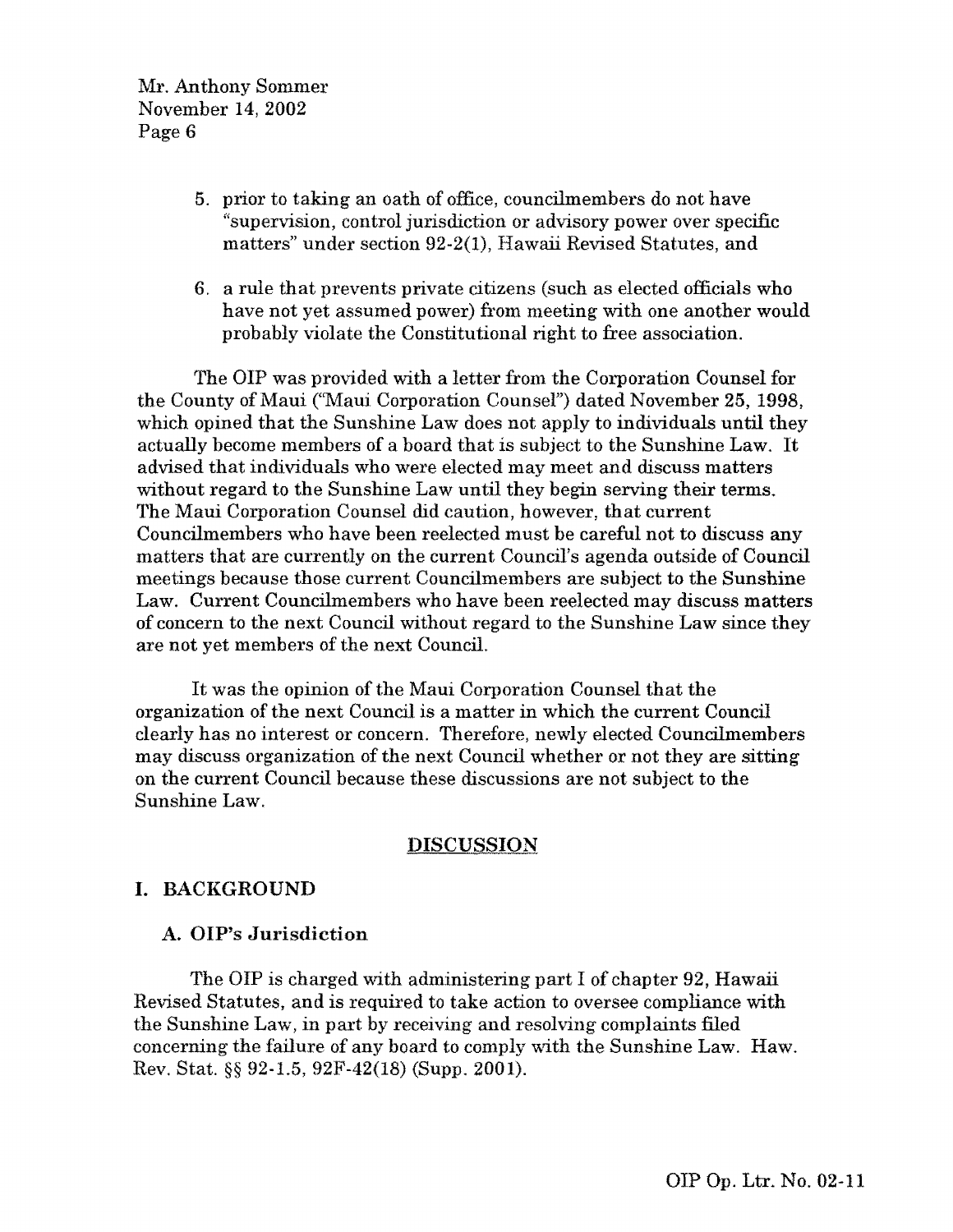### **B. Provisions on Openness**

It is well established that county councils are "boards"<sup>2</sup> subject to the Sunshine Law. See Att. Gen. Op. 86-5. A board "meeting" is defined as "the convening of a board for which a quorum is required in order to make a decision or to deliberate toward a decision upon a matter over which the board has supervision, control, jurisdiction, or advisory power." Haw. Rev. Stat. § 92-2 (1993). A quorum is the majority of all members to which the board or commission is entitled, unless a law or ordinance indicates otherwise. Haw. Rev. Stat. § 92-15 (1993).

The Sunshine Law requires that every meeting of all boards be open to the public, that all persons be permitted to attend any meeting unless otherwise provided, and that all interested persons be allowed to present oral and written testimony on any agenda item. Haw. Rev. Stat. § 92-3 (1993).

# **II. CREATION OF COUNTY COUNCILS**

A "board" subject to the Sunshine Law must be created by constitution, statute, rule, or executive order. Haw. Rev. Stat. § 92-2 (1993). The Legislature was required by article VIII of the Constitution of the State of Hawaii, entitled "Local Government," to create county governments. This article of the State Constitution provides, in relevant part:

# **CREATION; POWERS OF POLITICAL SUBDIVISIONS**

**Section 1.** The legislature shall create counties, and may create other political subdivisions within the State, and provide for the government thereof. Each political subdivision shall have and exercise such powers as shall be conferred under general laws.

# LOCAL SELF-GOVERNMENT; CHARTER

Section 2. Each political subdivision shall have the power to frame and adopt a charter for its own self-government

A "board" means "any agency, board, commission, authority, or committee of the State or its political subdivisions which is created by constitution, statute, rule, or executive order, to have supervision, control, jurisdiction, or advisory power over specific matters and which is required to conduct meetings and to take official actions." Haw, Rev. Stat. § 92-2 (1993).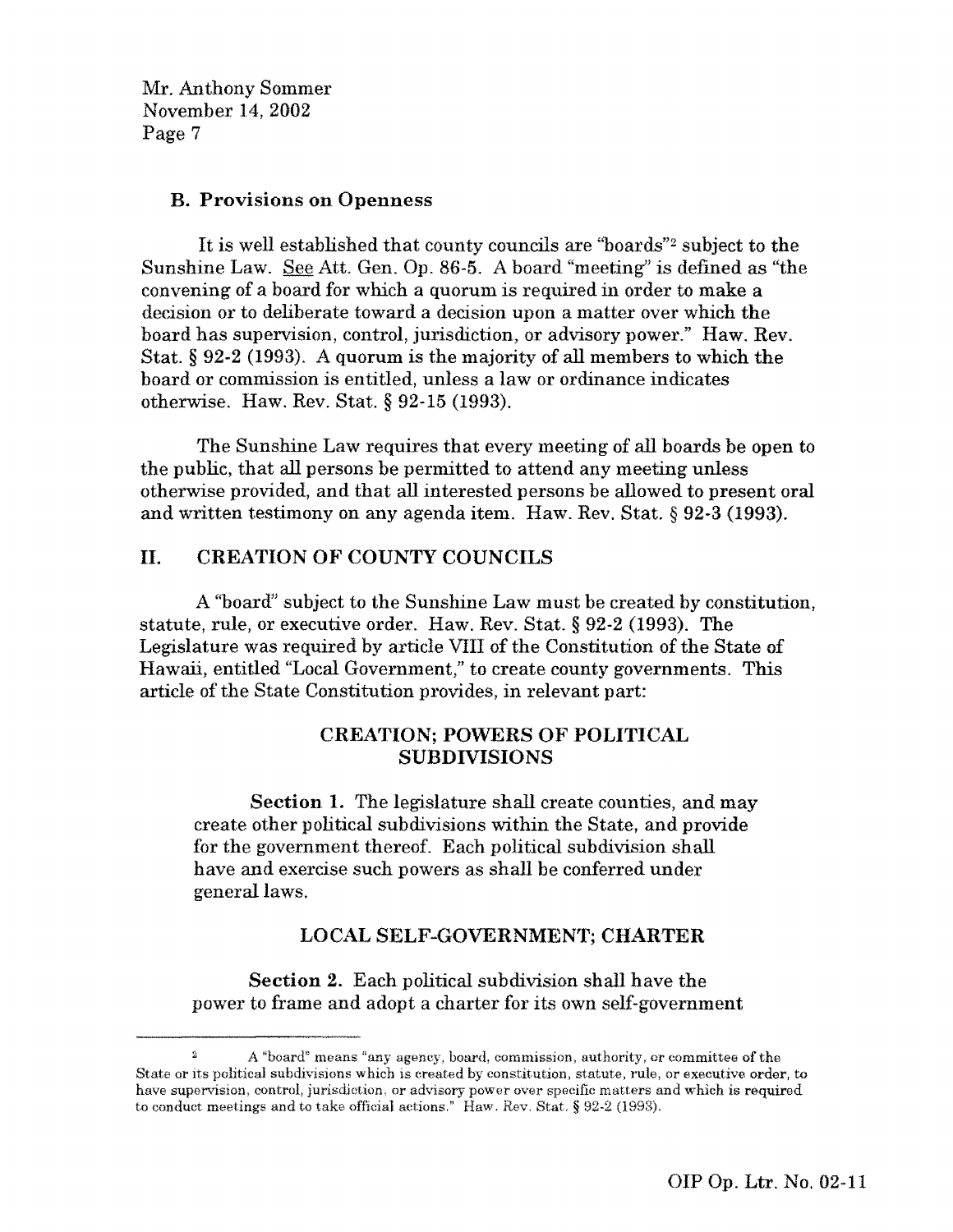> within which limits and under such procedures as may be provided by general law. Such procedures, however, shall not require the approval of a charter by a legislative body.

Charter provisions with respect to a political subdivision's executive, legislative and administrative structure and organization shall be superior to statutory provisions, subject to the authority of the legislature to enact general laws allocating and reallocating powers and functions.

A law may qualify as a general law even though it is inapplicable to one or more counties by reason of the provisions of this section.

#### Haw. Const. art. VIII, §§ 1, 2. <sup>3</sup>

Accordingly, the Legislature set forth statutes pertaining to the counties at Title 6, Hawaii Revised Statutes. Each county has delegated its legislative powers to a county council4 by means of charter provisions, and these four county councils have long been **in existence.**

# **III. COMMENCEMENT OF COUNCILMEMBERS' OBLIGATION TO ADHERE TO THE SUNSHINE LAW**

The Sunshine Law does not apply to individuals who are not members of a board as defined therein. The issue here is when must candidates who

#### **STATEWIDE LAWS**

**Section 6.** This article shall not limit the power of the legislature to enact laws of statewide concern.

Haw. Const. art. VIII, § 6, The Court went on to say "the state legislature may enact general laws concerning state matters. Provisions of a charter or ordinance of a political subdivision of the state will be held superior to legislative enactments only if the charter provisions relate to a county government's executive, legislative or administrative structure and organization." City v. Arivoshi at 420-421.

<sup>3</sup> The Hawaii Supreme Court has ruled that the power of the Legislature to enact laws of statewide concern was not limited by section 2 of article VIII of the State Constitution. City and County v. Ariyoshi, 67 Haw. 412, 416 (1984) ("City v. Ariyoshi"). This ruling was based on section 6 of the same article, which states:

<sup>4</sup> *See* Rev. Charter of the County of Kauai art. III § 3.01 (rev. ed. 2000); Rev. Charter of the City and County of Honolulu art. III, § 3-101 (rev. ed. 2000): Rev. Charter of the County of Maui art. II, § 2-2, art. III, § 3-6 (rev. ed. 1999); Revised Charter of the County of Hawaii art. III, § 3- 1 (rev. ed. 2000).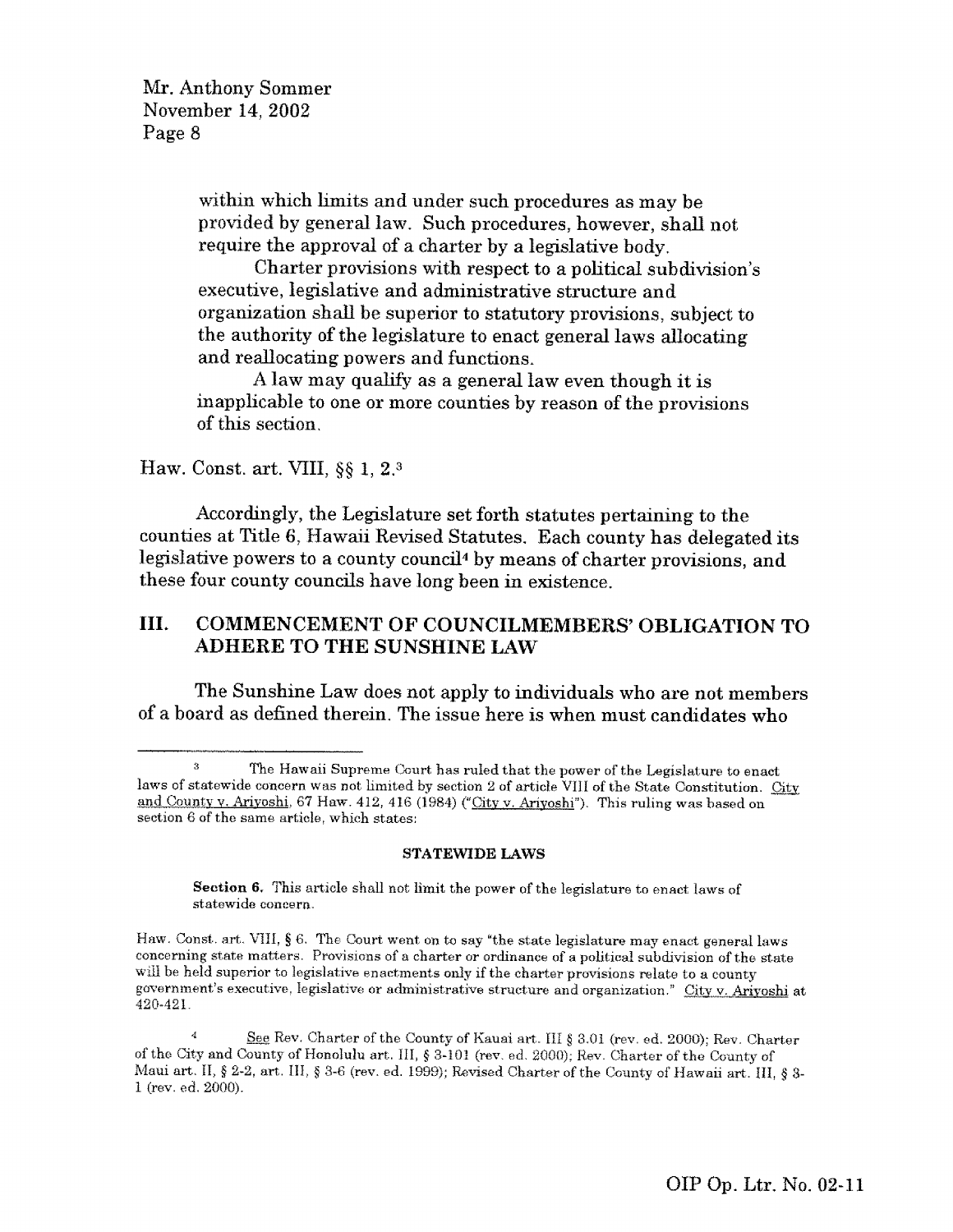have been elected to a board subject to the Sunshine Law begin to follow the Sunshine Law's requirements. The Sunshine Law **is** silent on this issue, and, as Maui County noted, there does not appear to be any relevant Hawaii case law. The OIP therefore looks to State election laws for guidance on when members of a county council become subject to the Sunshine Law.

Section 11-155, Hawaii Revised Statutes, states that a candidate's term of office begins on the close of polls on election day, unless otherwise provided. This provision further requires that the results of all elections be certified, which must be done after the time to contest an election has expired:

**§11-155 Certification of results of election. On** receipt of certified tabulations from the election officials concerned, the chief election officer or county clerk in county elections shall compile, certify, and release the election results after the expiration of the time for bringing an election contest. . . A certificate of election or a certificate of results declaring the results of the election as of election day shall be issued pursuant to section 11-156; provided that in the event of an overage or underage, a list of all precincts in which an overage or underage occurred shall be attached to the certificate. The number of candidates to be elected receiving the highest number of votes in any election district shall be declared to be elected. *Unless otherwise provided, the term of office shall begin or end as of the close of polls on election day.* The position on the question receiving the appropriate majority of the votes cast shall be reflected in a certificate of results issued pursuant to section 11-156.

Haw. Rev. Stat. § 11-155 (Supp. 2001) (emphasis added).

 $\bar{\lambda}$ 

Section 11-155, Hawaii Revised Statutes, states "[u]nless otherwise provided, the term of office shall begin or end as of the close of polls on election day." Section 2, article VIII of the State Constitution allows the counties to adopt charter provisions with respect to legislative and administrative structure and organization. The county charters for the four counties in Hawaii have each set different dates after a general election as to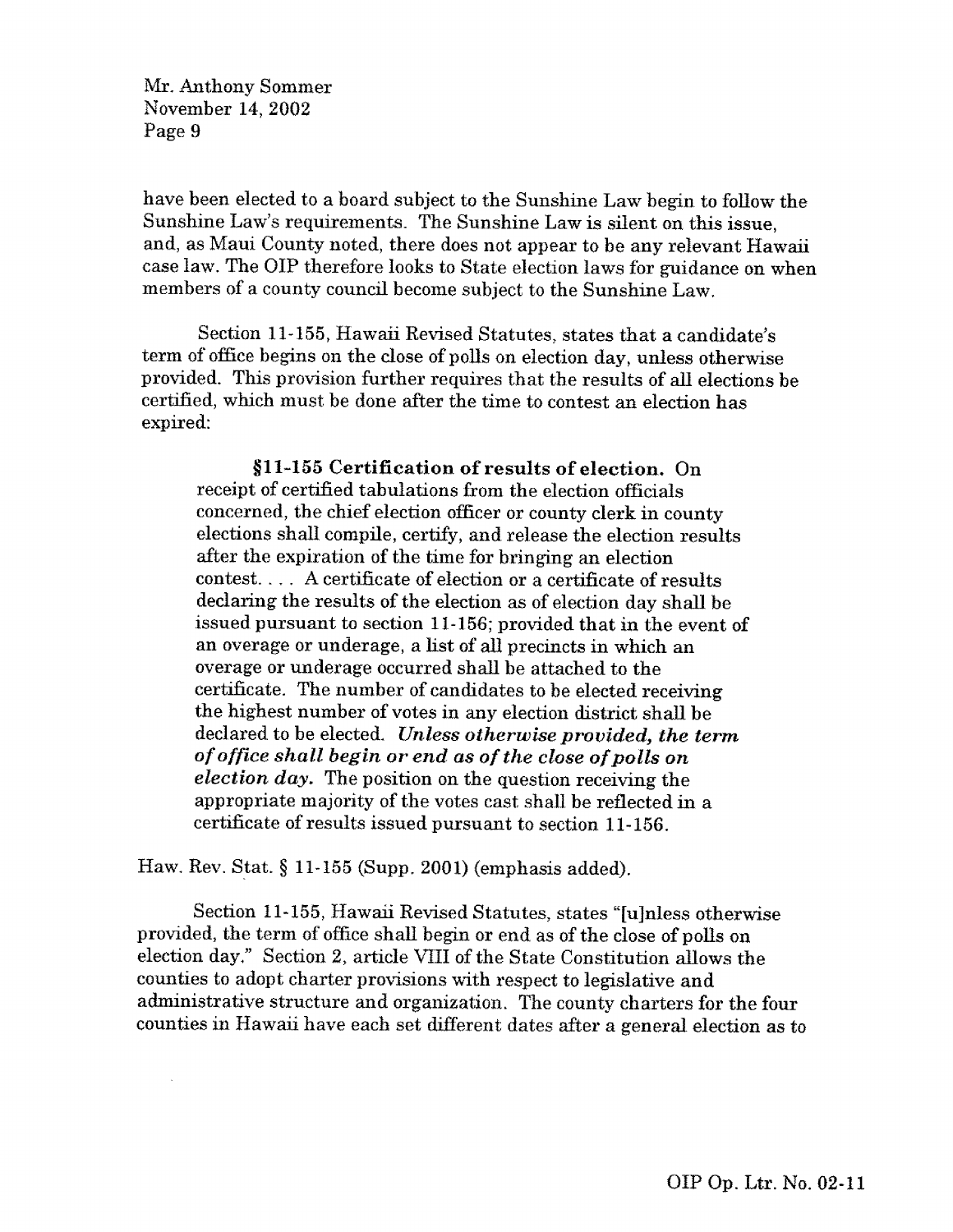when terms of office commence for newly elected members of a county council.'

The State Constitution mandates that statutory provisions that are general in allocating and relocating powers and functions are superior to charter provisions. Haw. Const. art. VIII, § 2. While the OIP views section 11-155, Hawaii Revised Statutes, as a general law that allocates and reallocates the powers and functions of the county councils by establishing a uniform starting date for a term of office, this section itself allows each county to set a different date for terms of office of councilmembers to commence.

Thus, because the State Constitution mandates that charter provisions are superior to statutory provisions regarding a county's legislative and administrative structure and organization, and despite the conclusion that section 11-155, Hawaii Revised Statutes, is a general law allocating power the functions of the county charter, the OIP must conclude that because section 11-155, Hawaii Revised Statutes, itself permits the charter provisions to set different start dates for terms of office, the charter provisions are not in conflict with section 11-155, Hawaii Revised Statutes. The OIP thus concludes that councilmembers' terms of office begin in accordance with the dates set by the county charters, as permitted by section 11-155, Hawaii Revised Statutes.

The OIP **is** accordingly constrained to opine that councilmembers become subject to the Sunshine Law at the time their terms of office commence under their respective county charters, and not at the close of the polls on election day. The fact that each county charter specifies when councilmembers' terms of office begins is a determining factor here. Had there not been such provisions, the OIP would likely have opined that councilmembers' terms of office begin at the close of the polls on election day, or upon certification of the election results under section 11-155, Hawaii Revised Statutes, and that they become subject to the Sunshine Law at that time.

See Rev. Charter of the County of Kauai art. III § 3.03 (rev. ed. 2000); Rev. Charter of the City and County of Honolulu art. III, § 3-102 (rev. ed. 2000); Rev. Charter of the County of Maui art. III, § 3-1 (rev. ed. 1999); Revised Charter of the County of Hawaii art. III, § 3-2 (rev. ed. 2000).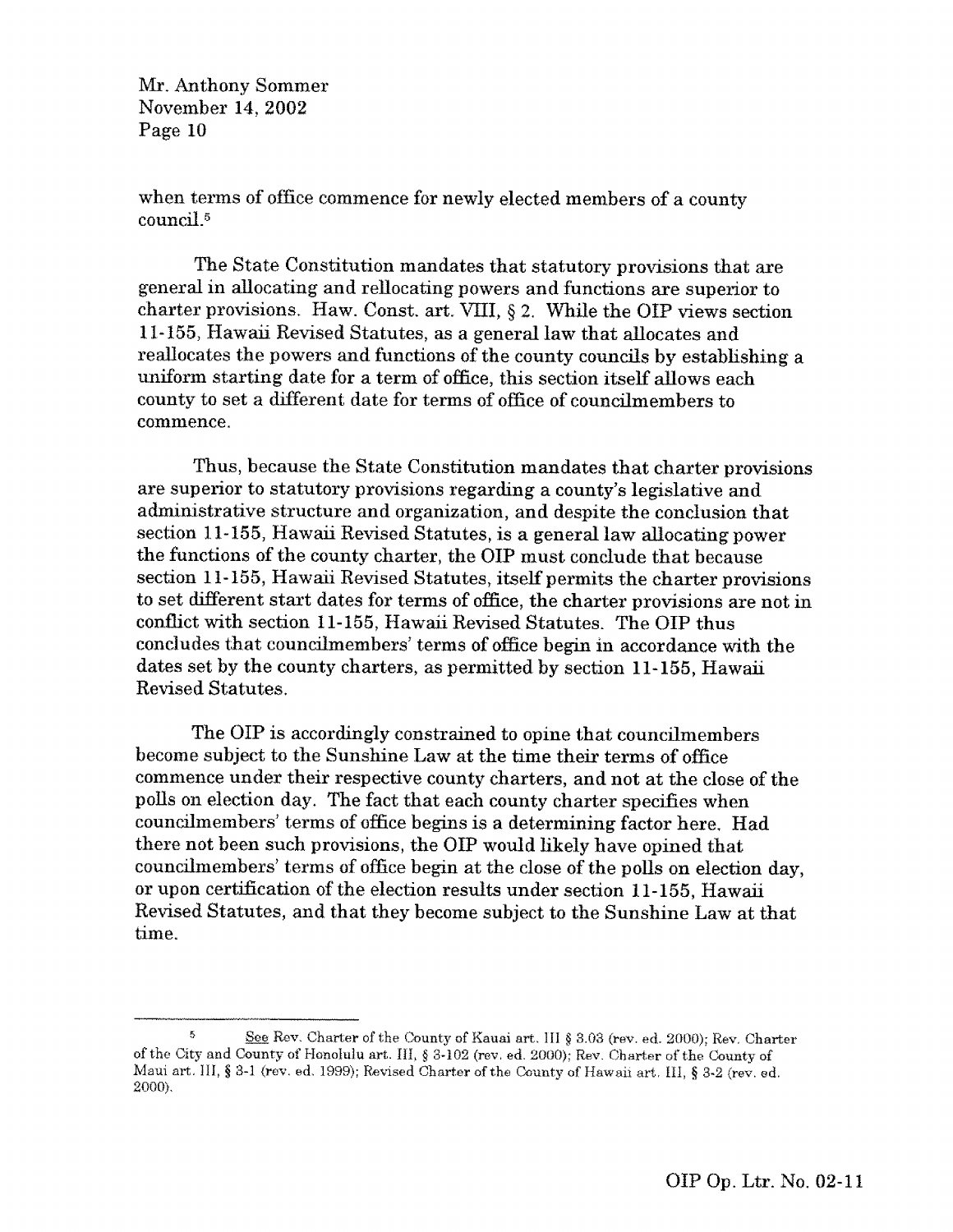# **IV. ASSEMBLING IN PRIVATE TO DISCUSS SELECTION OF BOARD OFFICERS**

# **A. Less Than a Quorum**

The Sunshine Law allows board members to communicate in limited circumstances called "permitted interactions" set forth at section 92-2.5, Hawaii Revised Statutes; and communications, interactions, discussions, investigations, and presentations described therein are not meetings for purposes of the Sunshine Law. Haw. Rev. Stat. § 92F-2.5(f) (Supp. 2001).

 $\mathcal{A}^{\mathcal{A}}$ 

Section 92-2.5(c), Hawaii Revised Statutes, allows discussions between two or more members of a board, but less than the number of members which would constitute a quorum for the board, concerning the selection of the board's officers in private without limitation or subsequent reporting. In light of this clear provision, the OIP opines that less than a quorum of a council, whether officially **in** office or not, may meet privately and without limitation or subsequent reporting to discuss selection of board officers. The OIP believes that whether councilmembers have officially taken office is irrelevant, so long as the meeting is restricted to less than the number of members that would constitute a quorum.

# **B. Quorum**

While the Sunshine Law clearly applies to councilmembers who have officially taken office, the Sunshine Law is silent on how to treat a quorum of board members who have not yet officially taken office, and wish to meet privately to discuss selection of board officers. Research into the legislative history of section 92-2.5(c), Hawaii Revised Statutes, found only the following:

Your Committee has . . . substituted the following provisions to increase board efficiency while remaining mindful of the sometimes competing interests of open government:

 $\ddotsc$ 

 $\mathbf{1}$ 

(4) Allowing discussions regarding selection of board officers;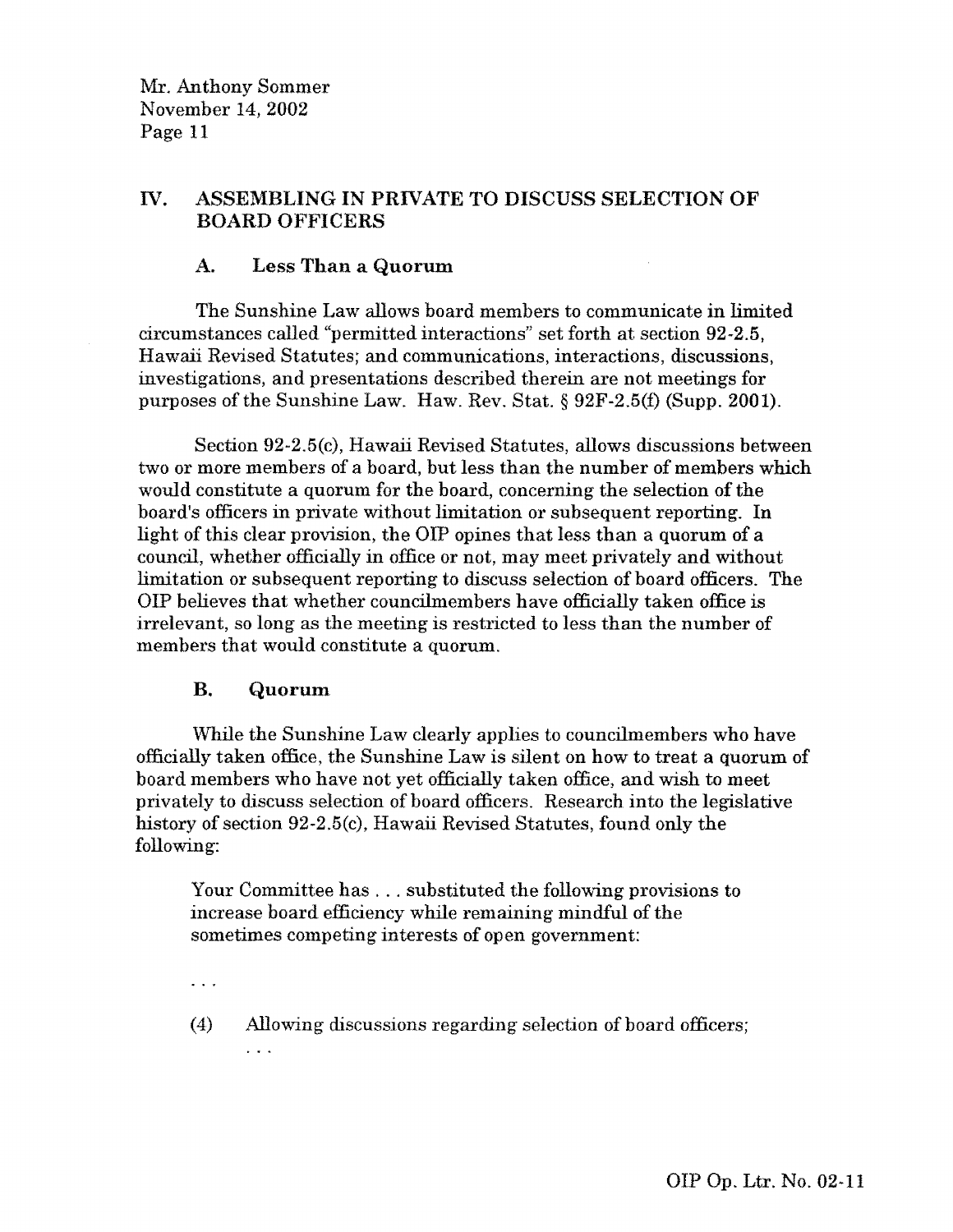S. Comm. Rep. No. 789-96, 18th Leg., 1996 Reg. Sess., Haw. H.J. 1338 (1996). This legislative history does not shed light on the issue of a quorum of councilmembers assembling privately before officially taking office to discuss selection of officers.

The OIP is thus of the opinion that the law as currently written creates an inadvertent loophole. That is, between the time that councilmembers are elected and the time they take office in accordance with a county charter, there is no requirement that they comply with the Sunshine Law.

As a result of this loophole, a scenario like the following could arise: a quorum of newly elected councilmembers who have not yet taken office meet privately with contractors who convince them to pass a bill allowing development of property that is designated conservation land. Such a meeting would be illegal under the Sunshine Law only after the councilmembers officially take office. After these newly elected councilmembers do take office, they pass the proposed measure based on the private conversations they had prior to taking office.<sup>6</sup>

Such a scenario, although technically not illegal under the Sunshine Law, would go against its very **policies:**

**§92-1 Declaration of policy and intent. In a** democracy, the people are vested with the ultimate decisionmaking power. Governmental agencies exist to aid the people in the formation and conduct of public policy. Opening up the governmental processes to public scrutiny and participation is the only viable and reasonable method of protecting the public's interest. Therefore, the legislature declares that it is the policy of this State that the formation and conduct of public policy – the discussions, deliberation, decisions, and action of governmental agencies – shall be conducted as openly as possible. To implement this policy the legislature declares that:

(1) It is the intent of this part to protect the peoples' right to know;

 $\hat{\kappa}$ The OIP notes that this hypothetical scenario is not meant to reference an actual event, but is merely an example of what could happen under the current wording of the law.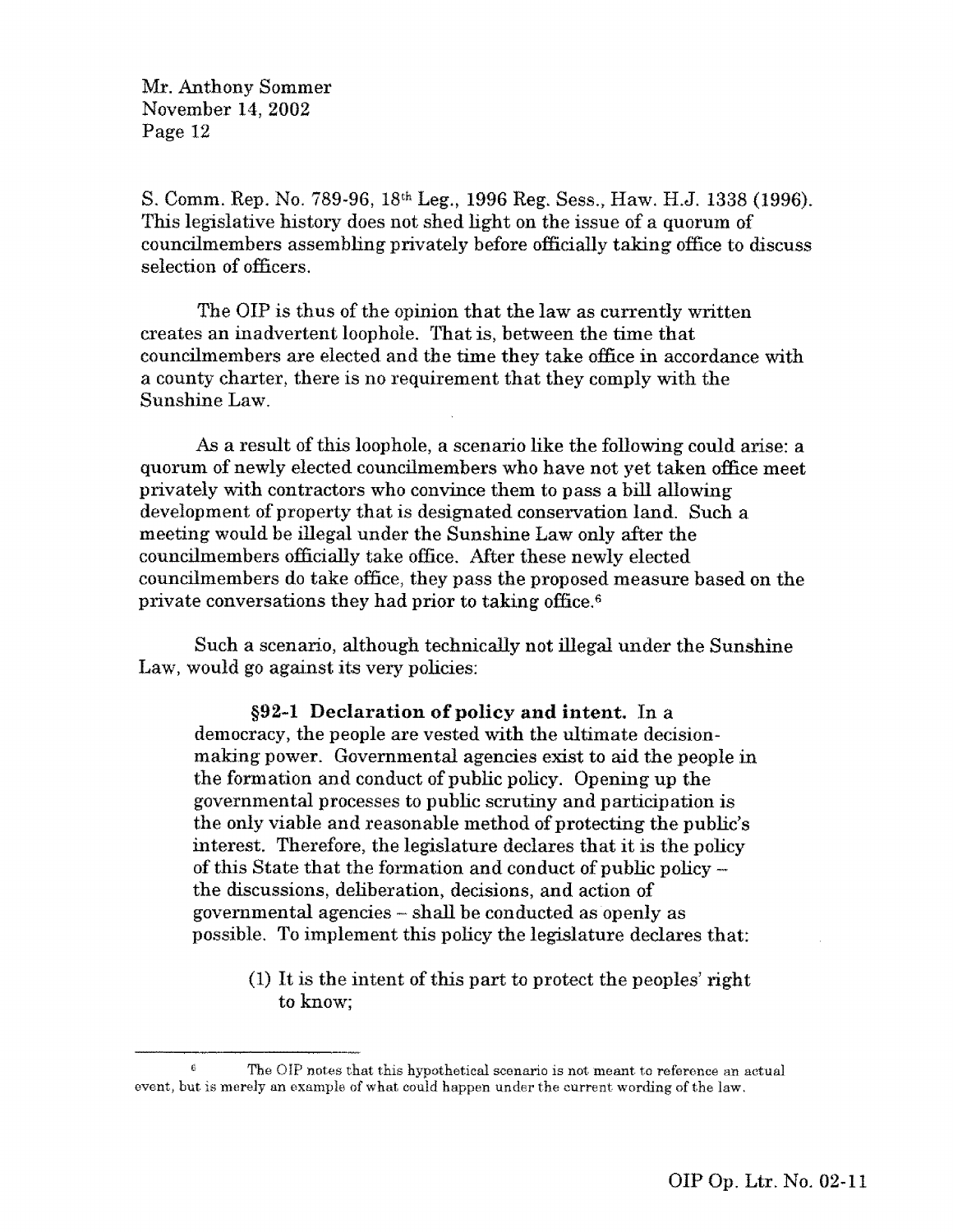- (2) The provisions requiring open meetings shall be liberally construed; and
- (3) The provisions providing for exceptions to the open meeting requirements shall be strictly construed against closed meetings.

Haw. Rev. Stat. § 92-1 (1993).

Case law in other jurisdictions is sparse on how to treat newly elected members of a board whose terms have not commenced, and who plan to assemble. Courts have gone both ways on whether newly elected members of a council should act in accordance with open meetings laws prior to officially taking office.

In Florida, two councilmen-elect met with a current councilman privately, without regard to that State's open meetings provisions. The court rejected the argument that there was no meeting under the open meetings law:

In order for there to be a violation of [the Florida open meetings law], a meeting between two or more public officials must take place which is violative of the statute's spirit, intent, and purpose. The obvious intent of the Government in the Sunshine Law, supra, was to cover any gathering of some of the members of a public board where those members discuss some matters on which foreseeable action may be taken by the board.

 $\sim 100$ 

To adopt this viewpoint [that councilmen-elect are not subject to the open meetings law] would in effect permit as in the case sub judice members-elect of a public board or commission to gather with impunity behind closed doors and discuss matters on which foreseeable action may be taken by that board or commission in clear violation of the purpose, intent, and spirit of the Government in the Sunshine Law.

We find the position untenable to hold on the one hand that Florida Statute 286.011 is applicable to elected board or commission members who have been officially sworn in and on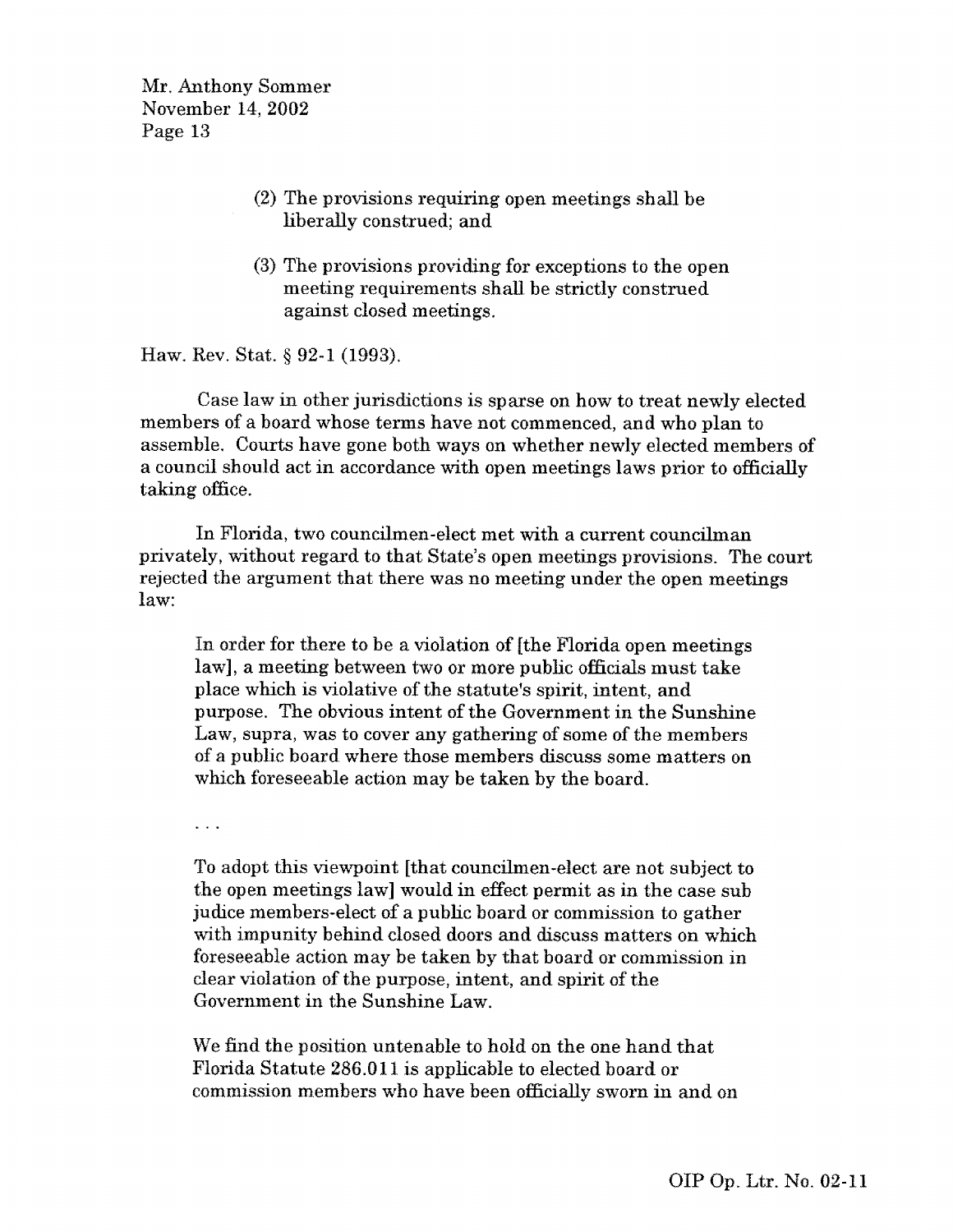the other hand inapplicable to members-elect who as yet merely have not taken the oath of public office. An individual upon immediate election to public office loses his status as a private individual and acquires the position more akin to that of a public trustee.

Therefore, we hold that members-elect of boards, commissions, agencies, etc. are within the scope of the Government in the Sunshine Law. To hold otherwise would be to frustrate and violate the intent of the statute which "having been enacted for the public benefit, should be interpreted most favorably to the public."

Hough v. Stembridge, 278 So. 2d 288, 289-290 (Fla. App. 1973) ("Hough") (citations omitted).

More recently, the court in Wood v. Battle Ground School District, 2001 Wash. App. LEXIS 1638 ("Wood"), held that the Washington open meetings law ("OMPA") did not cover persons elected but not yet sworn into public office. Wood at 1. The court found that OMPA is, at most, ambiguous as to its application to members-elect. Id. at 11. The court reasoned that although OMPA defines "action" broadly, nothing suggests that memberselect have the power to transact a governing body's official business before they are sworn in. Id. Thus, the court found that members-elect are not "members" of a governing body with authority to take "action." Id.

In keeping with the Sunshine Law's policies supporting open government, the OIP prefers the conclusion reached by the Florida court, that an individual loses his status as a private individual and acquires a position more akin to that of a public trustee upon election to public office. Hough at 289. While the Sunshine Law appears to have a loophole that allows newly-elected councilmembers who have not yet officially taken office to meet privately as a body to discuss selection of officers, such a scenario would dearly not be allowed once the councilmembers officially take office. The OIP therefore *strongly recommends,* based on the spirit and intent of the Sunshine Law, that a quorum of members-elect of a board not meet privately prior to officially taking office to discuss selection of board officers. Again, the fact that each county's charter specifies when councilmembers' terms of office begin is a determining factor. Had there been no such provisions, the OIP would likely have opined that councilmembers' terms of office begin at the close of the polls on election day, or upon certification of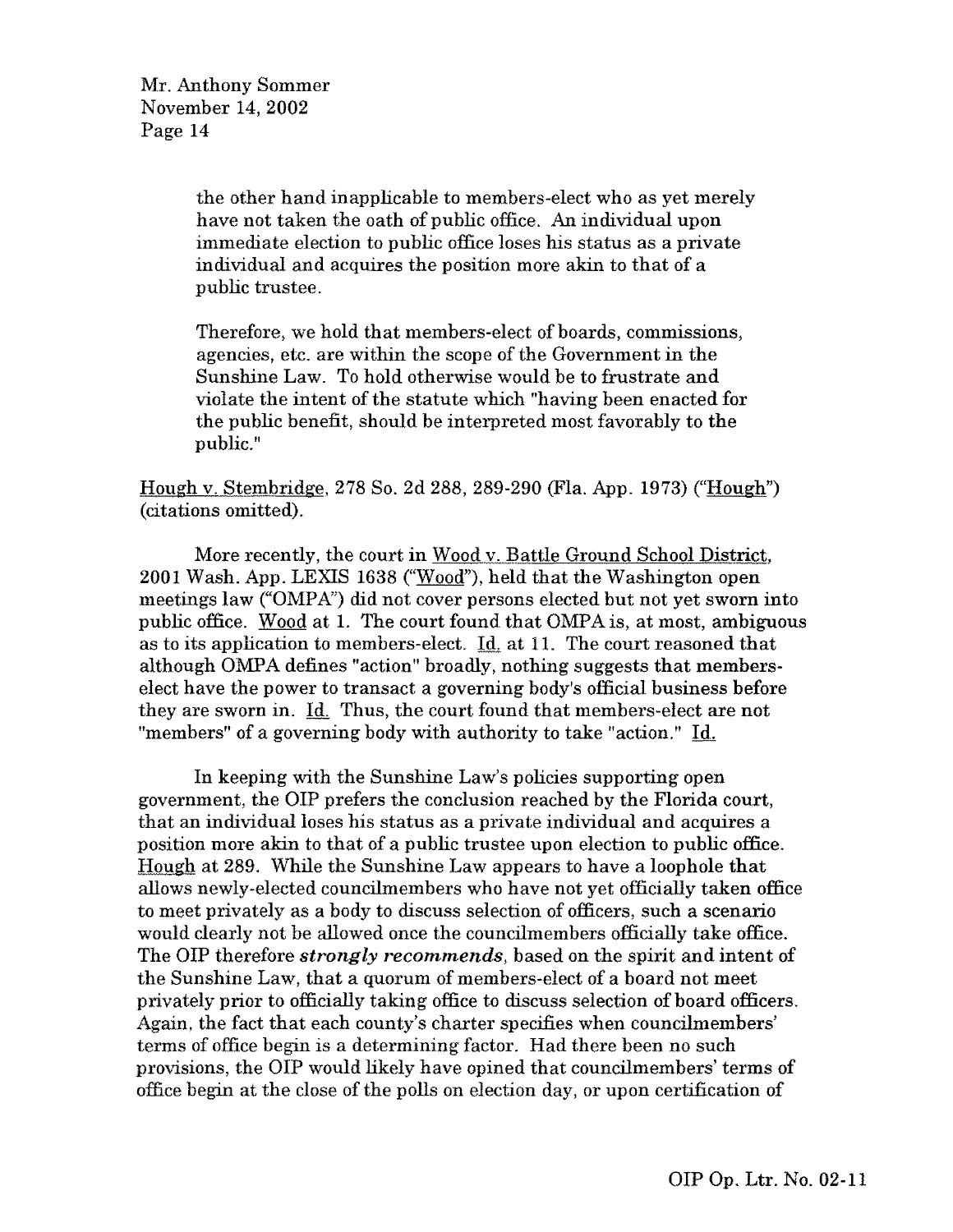election results under section 11-155, Hawaii Revised Statutes, and that they become subject to the Sunshine Law at that time. The OIP believes this recommendation is in accordance with the policy and intent of Hawaii's Sunshine Law quoted above.

# C. **Legislative Amendment**

The OIP recommends that the Legislature clarify its intent on this issue. Such a statute was enacted by the California Legislature:

Any person elected to serve as a member of a legislative body who has not yet assumed the duties of office shall conform his or her conduct to the requirements of this chapter and shall be treated . . . as if he or she has already assumed office.

Cal. Gov't Code § 54952.1 (1994). <sup>7</sup>

# CONCLUSION

The obligations of the Sunshine Law are not imposed upon an elected councilmember until he or she begins the term of office as set forth in each county charter.

Less than a quorum of a board, whether or not officially in office, may meet privately and without limitation or subsequent reporting to discuss selection of board officers, under section 92-2.5(c), Hawaii Revised Statutes. Whether board members have been sworn into office is irrelevant, so long as the meeting is restricted to less than the number of members that would constitute a quorum.

While the OIP is of the opinion that it is not illegal for a quorum of newly elected members of a council to meet privately to discuss selection of officers prior to commencement of their terms of office, the OIP also believes

In 216 Sutter Bay Assoc. v. County of Sutter, 68 Cal Rptr. 2d 492, 58 Cal App. 4th 860 (1997) (Sutter Bay"), a current member of the county board of supervisors met with two members-elect in 1992, prior to their being sworn in. The California open meetings law was amended shortly thereafter to apply to members-elect. The court held that the 1994 amendment to the open meetings law expressly applied its provisions to members-elect. Sutter Bay at 878. This indicated a legislative intent to change what previously had only applied to current board members. Id. As the meeting at issue took place prior to the amendments to the law, the court reasoned that it did not apply to then members-elect. Id. The Wood court concurred with the Sutter Bay court that it is "for the Legislature, not the judiciary, to determine a basic legislative question such as whether [members-elect are] covered," Wood at 11.